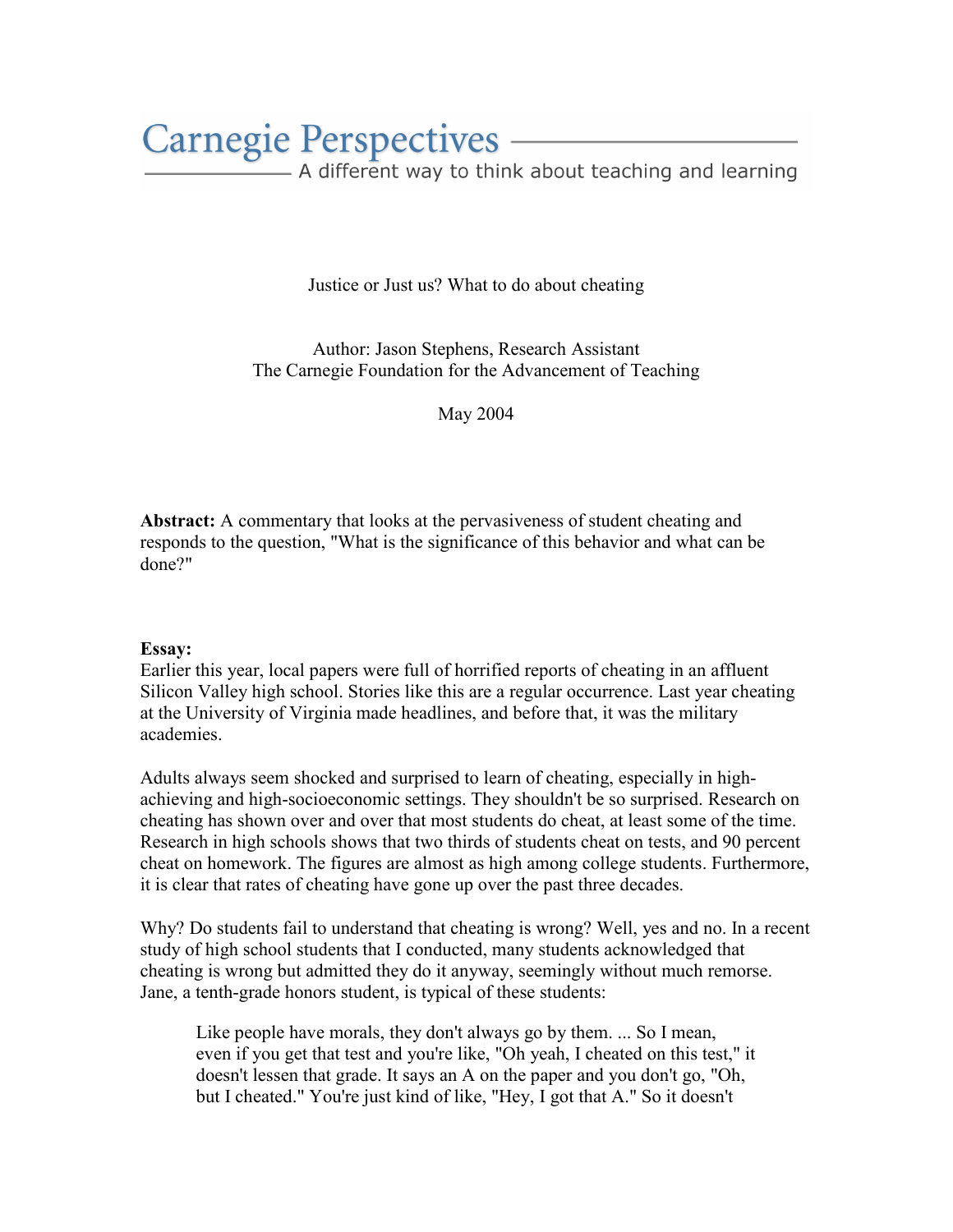really matter necessarily, if it has to do with your morals or anything, you just kind of do it.

Like Jane, other students in the study said that they cheat for simple, pragmatic reasons to get high grades and because they don't have time to do the work carefully. Especially for college-bound students, the pressure for grades is real. According to the Higher Education Research Institute's annual survey, 47 percent of incoming college freshmen in 2003 reported having earned an A average in high school. As Jane put it:

It's not always necessary (to cheat). I guess if you already have straight A's, then why cheat? But yet, we still seem to do it. It's kind of like insurance, like you feel better, you feel safer, if you do it. ... Then I will have that 95 instead of like the 90, because that's almost like a B or something.

But despite the pressure for consistently high grades, students don't generally cheat in all of their classes. And somewhat surprisingly, it is not the difficulty of the course that predicts in which classes they are more likely to cheat. Instead, I found that high school students cheat more when they see the teacher as less fair and caring and when their motivation in the course is more focused on grades and less on learning and understanding. At least in these classes, they can justify cheating. They don't claim it is morally acceptable, but they don't seem to feel that it really matters if they cheat under these circumstances.

In most studies of cheating, the researcher decides which behaviors constitute cheating, and students are only asked to report how often they engage in those behaviors. In my survey of high school students, I asked them to report both their level of engagement in a set of 12 "academic behaviors," as well as their beliefs concerning whether or not those behaviors were "cheating." Not surprisingly, the vast majority (85 percent or more) indicated that behaviors such as "copying from another student during a test" and "using banned crib notes or cheat sheets during a test" were cheating. However, only 18 percent believed that "working on an assignment with other students when the teacher asked for individual work" was cheating. Subsequent interviews with a small sub-sample of these students revealed that students regarded this forbidden collaboration as furthering their knowledge and understanding, and therefore saw it as an act of learning rather than a form of cheating. These findings suggest that students make a distinction between behaviors that are overtly dishonest (such as copying the work of another, which effectively serves to misrepresent one's state of knowledge) and behaviors that are not inherently dishonest (such as working with others, which can serve to enrich one's interpersonal skills and academic learning). Educators, too, should be cognizant of this distinction and be judicious in prohibiting collaboration.

With this pervasiveness of acceptance by students, is it acceptable to us as a society to tacitly accept cheating as a fact of life and not be so shocked when it comes to light? I don't think so. Cutting corners and compromising principles are habit-forming. They don't stop at graduation, as we have seen in recent scandals in business and journalism. And cheating or cutting corners in one's professional or personal life can cause real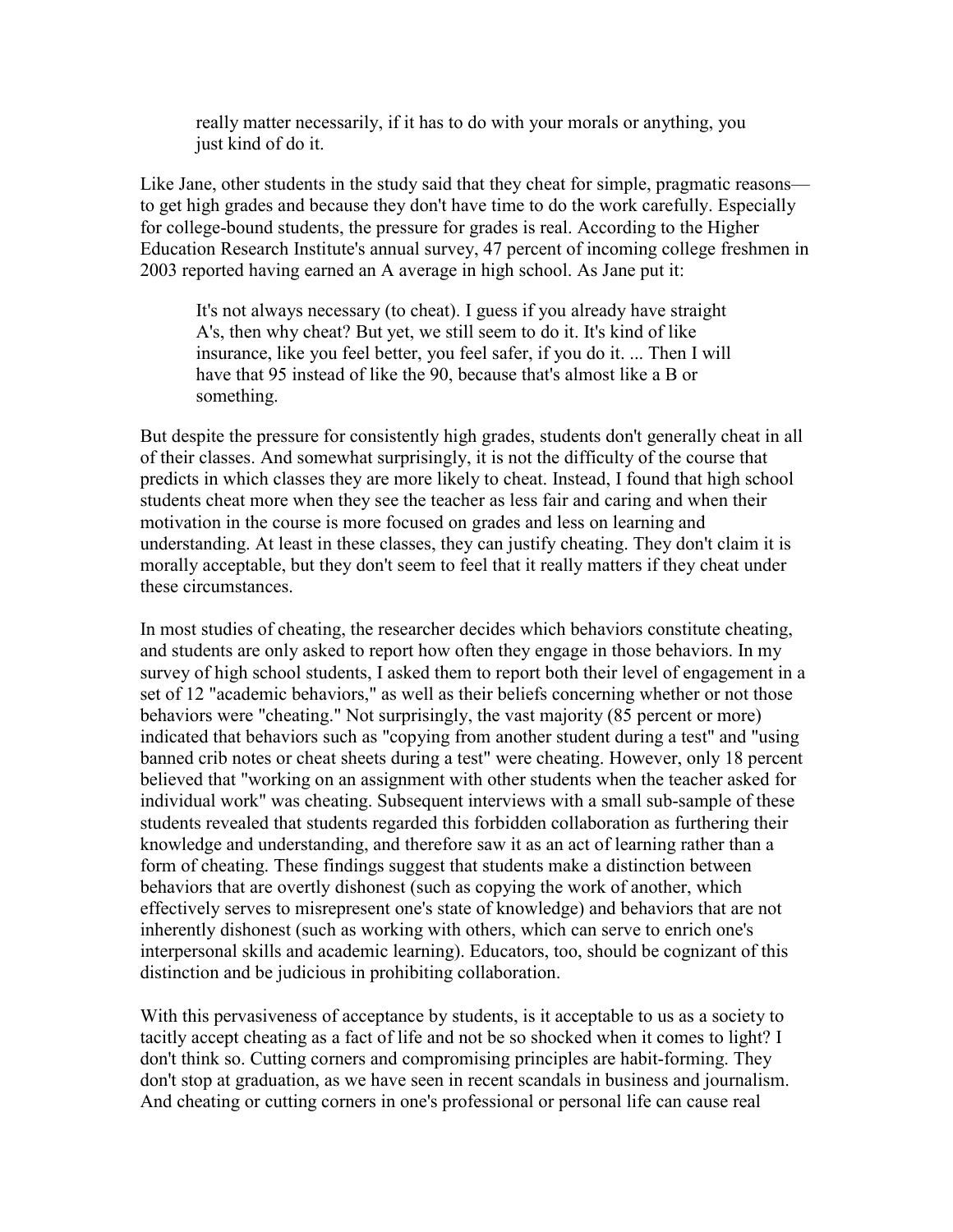damage—both to oneself and to others. We need to care about it.

And I believe we can do something about it. The best ways to reduce cheating are all about good teaching. In fact, if efforts to deal with cheating don't emerge from efforts to educate, they won't work—at least not when vigilance is reduced. These suggestions are easier said than done, but I believe they point in the right direction, both for academic integrity and for learning more generally.

- Help students understand the value of what they're being asked to learn by creating learning experiences that connect with their interests and have real-world relevance.
- Consider whether some of the rules that are frequently broken are arbitrary or unnecessarily constraining. For example, is individual effort on homework always so important? Given the evidence that collaboration in doing homework supports learning, it doesn't seem so.
- As much as possible, connect assessment integrally with learning. Create assessments that are fair and meaningful representations of what students should have learned. Make sure assessments provide informative feedback and thus contribute to improved performance. When possible, individualize evaluations of students' progress and offer them privately. Avoid practices that invite social comparisons of performance.
- Give students images of people who don't cut corners: scientists who discover things they don't expect because they approach their work with an impeccable respect for truth and a genuinely open mind; business people who exemplify integrity even when it seems like it might cost them something. But don't preach. Take seriously the fact that, in some contexts, being consistently honest can be hard.

Finally, as educators, we must do our best to exemplify intellectual integrity ourselves in everything from how we treat students and each other to how we approach the subject matter, to how we approach mandatory high stakes testing to how we think and talk about politics. We need to look for ways to make deep and searching honesty both palpable and attractive.

About the Author: Jason M. Stephens has been a research assistant at The Carnegie Foundation for the Advancement of Teaching since 1998, where he has worked on the Political Engagement Project and the Project on Higher Education and the Development of Moral and Civic Responsibility. He will receive his Ph.D. in educational psychology from Stanford University this June and join the faculty in the Department of Educational Psychology at the University of Connecticut in August 2004.

THE CARNEGIE FOUNDATION<br>for the ADVANCEMENT of TEACHING 51 Vista Lane Stanford, CA 94305 http://www.carnegiefoundation.org/perspectives/